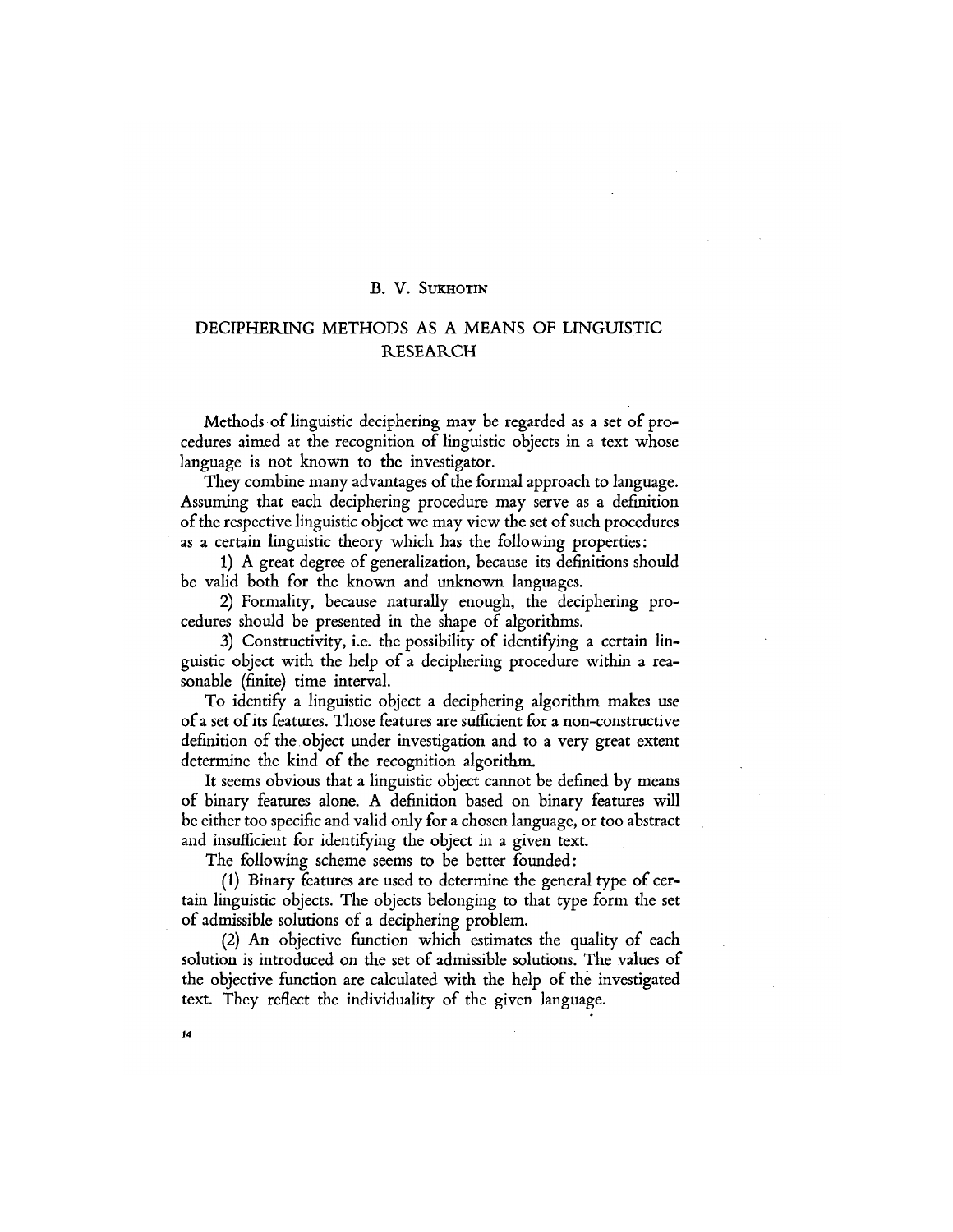A maximum or a minimum of the objective function should correspond to the linguistic object which is to be defined.

(3) It follows that a recognition procedure should be an optimization algorithm which finds "the best" admissible solution - from the point of view of the objective function.

Thus, the set of admissible solutions, the objective function and the optimization algorithm constitute the definition of a linguistic object which may be used for the purposes of deciphering. A definition of this kind will be further referred to as a deciphering algorithm, or simply, an algorithm.

There is a natural hierarchy of deciphering algorithms. An algorithm B is senior to an algorithm  $A$  if the former makes use of the information provided by the latter. If  $A$  and  $B$  work alternatively, each time improving the output, then the seniority is determined by the first iteration. Consequently, taking into account the fact that the set of essentially different deciphering algorithms should be finite, it appears that there must exist "zero " algorithms which use no information produced by any other deciphering algorithm.

Zero algorithms should be different due to the fact that the physical substances of different languages may be different too. Thus the zero algorithm for the analysis of the written form of languages should be able to discriminate between a dark spot and a light one and to find the set of alphabetic symbols of the language. A similar algorithm adjusted to the analysis of audible speech should produce an alphabet of phonemes, exploiting its capacity to discern certain minimal differencies of sonation. The plurality of zero algorithms may be reduced by converting signals of different nature into a set of curves. As is well known such algorithms are the goal of pattern recognition theory.

Senior algorithms should be used for the analysis of grammar; the highest level corresponds to the problems of semantics and translation.

Many algorithms of different levels display great similarity and sometimes even identity, their only difference consisting in the linguistic material which serves as the input.

Thus the algorithms that classify letters according to their pronunciation may closely resemble the algorithms that classify morphemes according to their grammatical role; the algorithms that find the boundaries between sentences may be similar to those that find boundaries between words and so on.

The following types may be pointed out:

1) Algorithms of classification, which divide the set of investi-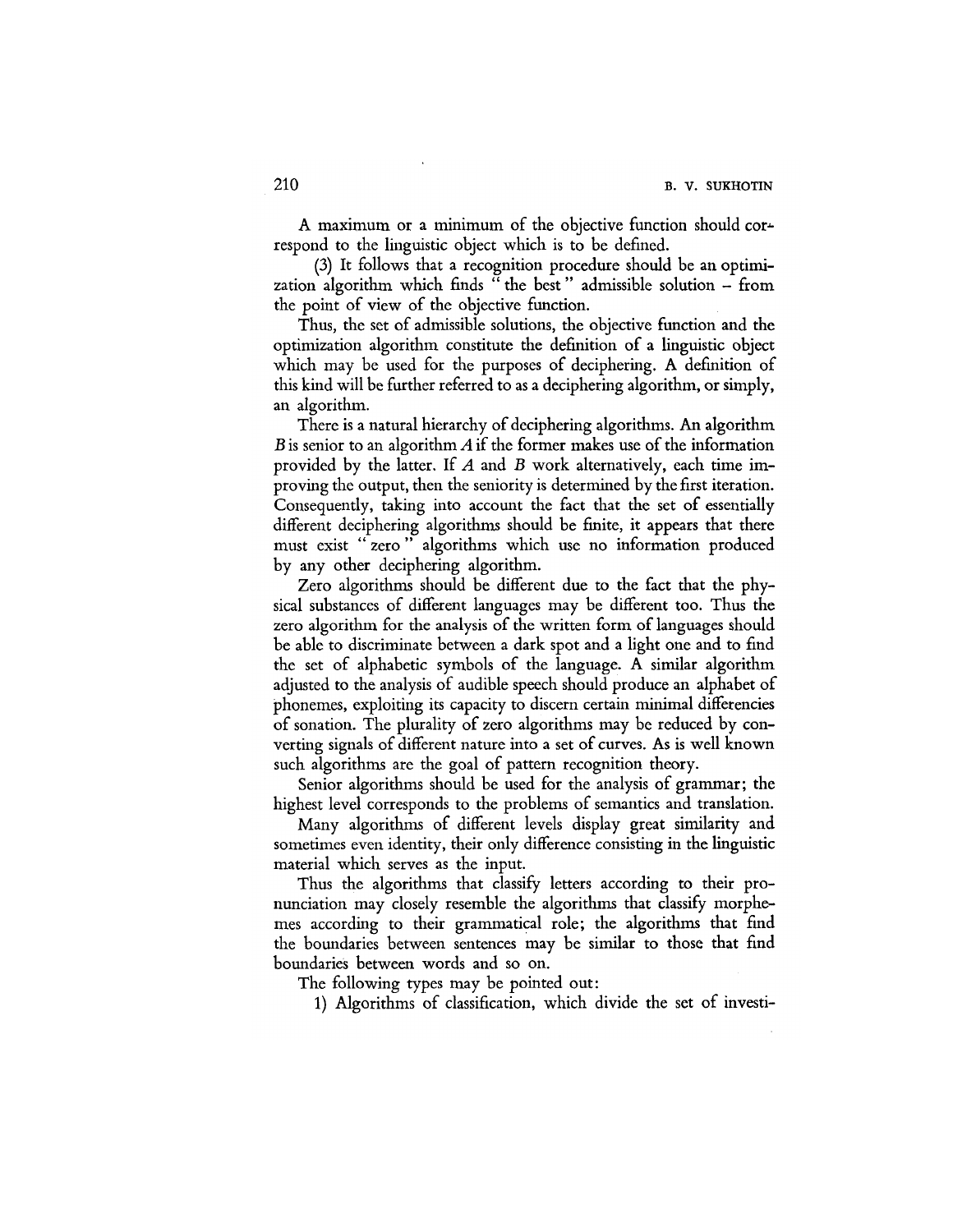gated objects into several subsets. For instance, the letters are classified into vowels and consonants, morphemes – into auxiliary and root morphemes, words - into parts of speech.

2) Algorithms of aggregation which form larger units from smaller ones. For instance, they put together letters into morphemes or syllables, morphemes into words and words into sentences.

3) Algorithms of connection, which find out some relation of partial ordering. A typical example is provided by different algorithms of discovering the dependency graph of a sentence.

4) Algorithms of mapping the dements of an unknown language into the dements of a known one. Algorithms of this type should solve problems of translation and discover the kinship of languages.

The most simple classification algorithm is that which classify letters into vowels and consonants.<sup>1</sup>

In effect this algorithm is valid for any string composed of objects of two different classes and characterized by the fact that objects of the same class co-occur rather rarely whereas objects of different classes co-occur rdatively more often.

The set of admissible solutions in this case is a set of divisions of the list of objects into two subsets; the quality Q of a division  $D = \{K_1,$  $K_2$  } is evaluated by the following formula:

$$
Q=\sum_i\sum_j f(e_i,e_j).
$$

Here  $f(e_i, e_j)$  denotes the frequency of co-occurrence of objects  $e_i$ ,  $e_j$  from classes  $K_1$  and  $K_2$  respectively. The maximum of Q corresponds to the optimal classification. An appropriate optimization procedure reduces the amount of divisions that should be evaluated to a reasonable number. This algorithm has been thoroughly tested in a number of computer experiments and in every case yielded almost entirely correct results.

The most important algorithm of aggregation is the morpheme identification algorithm. Apart from identifying morphemes this al-

<sup>&</sup>lt;sup>1</sup> See Б. В. Сухотин, Проблемы структурной лингвистики, 1962. Later on appeared the works of V. V. ŠEVOROŠKIN, R. CAIANIELLO and A. TRETIAKOFF.

<sup>&</sup>lt;sup>2</sup> Since the pioneering work of Z. HARRIS, *From phoneme to morpheme*, in « Language », XXXI (1955), pp. 190-222, attempts for solving this problem were made by N. D. ANDREYEV, A. Y. ŠAIKEVIČ. The author's first paper on this problem appeared in 1963 (Проблемы структурной лингвистики).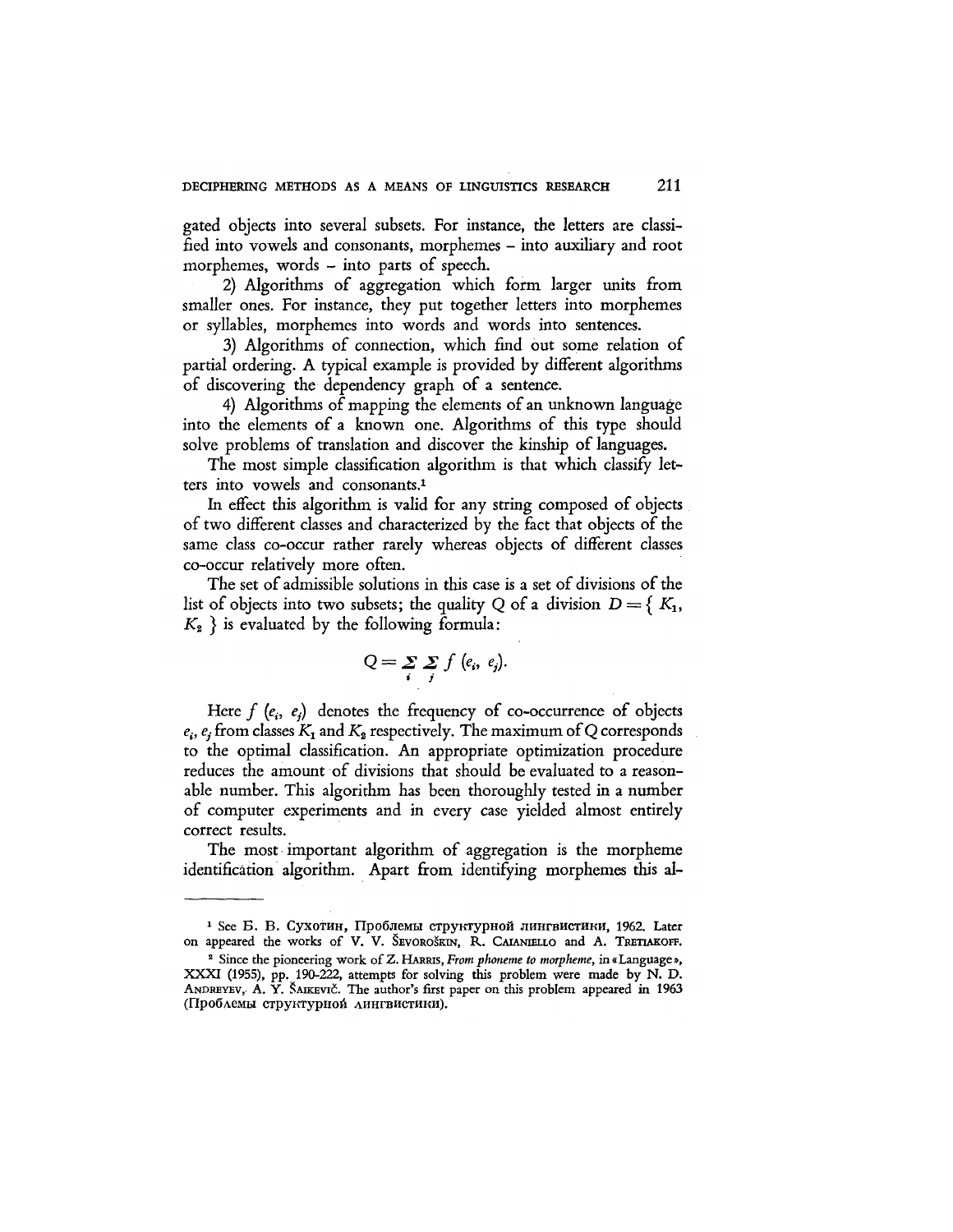gorithm discovers an IC graph which shows the way in which morphemes are combined into words. The algorithm is valid even for texts which have no special devices for marking the boundaries between words and may be used in order to find those boundaries.

An admissible solution in this case is a series of divisions  $D_1$ , ...,  $D_n$ of the text, each class of  $D_i$  being included in a certain class of  $D_{i+1}$ . Morphemes form the classes of the smallest division  $D_1$ , the classes of the biggest division  $D_n$  corresponding to words.

The objective function is set up by ascribing to each class  $K_i$  of  $D_i$  a certain number  $p(K_{ii})$  which shows the strength of mutual prediction of the components of  $K_{ij}$  and by adding up all  $p(K_{ij})$ :

$$
Q=\sum_{i}\sum_{j}p(K_{ij}).
$$

 $p(K_{ij})$  is the product of  $St_{in}$   $(K_{ij})$  (internal stability) and  $St_{ex}$   $(K_{ij})$  (external stability).

 $St_{in}$  ( $K_{ij}$ ) is the mean conditional probability

$$
\frac{1}{2L}\sum_{\mathbf{x}}\left(\frac{f(l_{\mathbf{x}})}{f(K_{\mathbf{y}})}+\frac{f(\mathbf{r}_{\mathbf{x}})}{f(K_{\mathbf{y}})}\right),\,
$$

where the string  $K_{ij}$  of the length L is divided into the left part  $l_x$  and the right part  $r_x$  ( $l_x r_x = K_{ij}$ ) in all possible ways;  $f(l_x)$ ,  $f(r_x)$ ,  $f(K_{ij})$  denoting the frequencies of the respective strings.

 $St_{ex}(K_{ii})$  is equal to zero if there is a string K such that  $K_{ii} \subseteq K$ and  $f(K_{ii})=f(K)$ , and equal to 1 in other cases.

This algorithm was tested in a number of manual experiments. A large computer experiment is going on at the present time.

It is only statistically that the immediate neighbourhood of the words in a text reflects their semantic connections. The understanding of the text is greatly facilitated by the discovery of those connections, a procedure carried out by the connection algorithms.

Representative of these is the algorithm of finding the dependency graph of a sentence. For this purpose the words of the language should be classified into parts of speech so that we may consider a word  $\nu$ to be included in a class  $K_v$ . The conditional probability  $p(K_v/K_w)$  of occurrence of  $K_v$  near  $K_w$  is calculated with the help of the text.

The set of admissible solutions in the set of all possible dependency trees which may be ascribed to a given sentence. The conditional probabilities provide the weights for the arcs of the tree. The quality of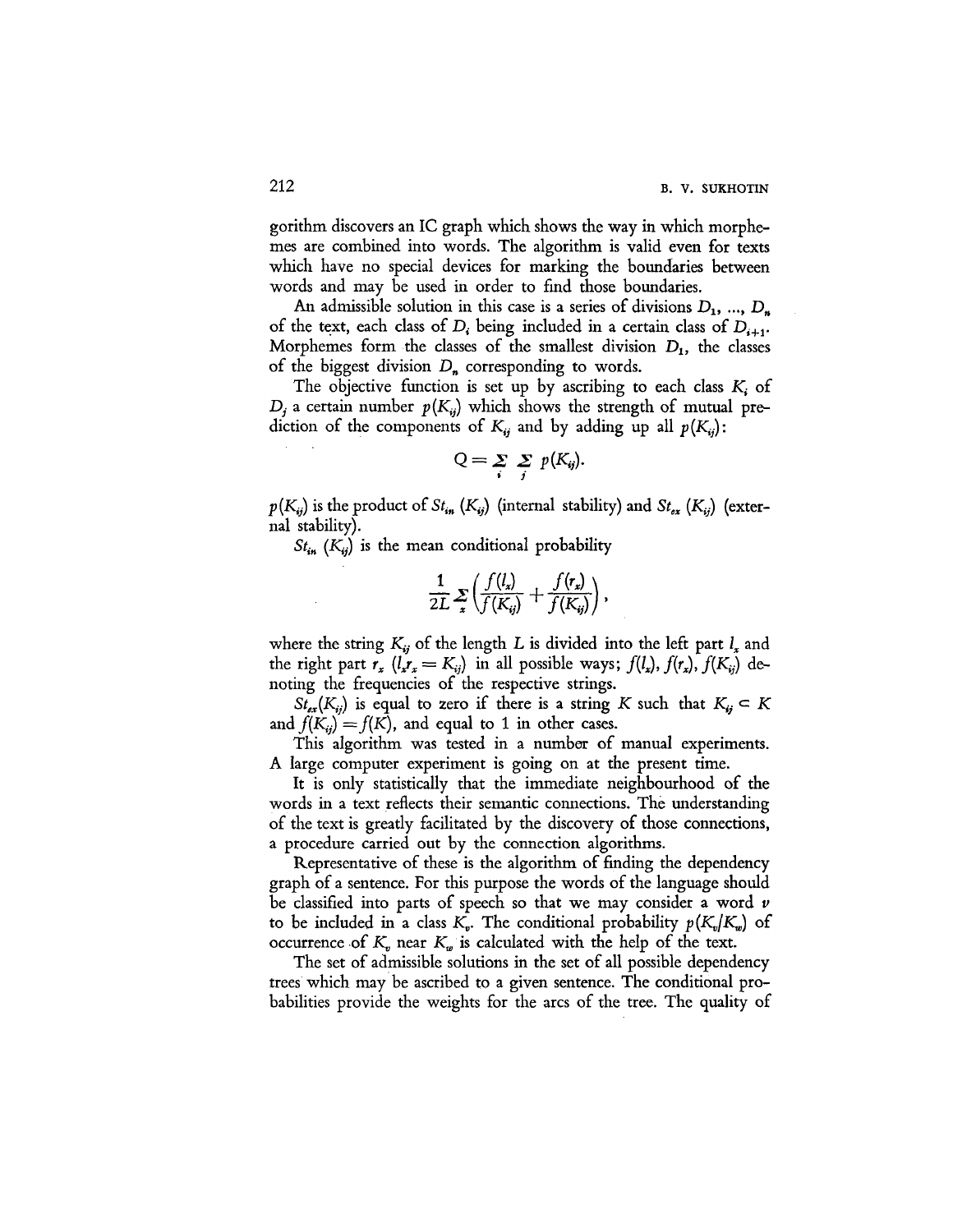a tree is the sum (or the mean) of the weights of all arcs. The optimal tree presumably has the maximum quality. Some algorithms of this type has recently been tested in computer experiments and yielded good results.

One such experiment which employed 19 syntactic classes was carried out for a Russian text of about 10000 words. It has established about 80  $\%$  correct connections. Here are some typical examples:

| $\downarrow$ $\uparrow$ $\uparrow$ $\uparrow$ $\uparrow$ $\uparrow$ $\uparrow$ $\uparrow$ $\uparrow$ $\uparrow$<br>Однажды играли в карты у конногвардейца Нарумова |  |  |  |
|---------------------------------------------------------------------------------------------------------------------------------------------------------------------|--|--|--|
| Adv. Verb. Prep. Acc. Sub. Prep. Gen. Sub. Gen. Sub.                                                                                                                |  |  |  |
|                                                                                                                                                                     |  |  |  |
| Прочие в рассеянности сидели перед пустыми своими приборами                                                                                                         |  |  |  |
| Nom. S. Pr. Loc. Sub. Verb. Pr. Ins. Ad. Ins. Ad. Ins. Sub.                                                                                                         |  |  |  |

Applying the optimization algorithm to the alphabet of syntactic classes, we get the "representating graph" which shows the typical connections, recognized by the given algorithm. For the algorithm mentioned above such representating graph looks as follows:



Algorithms of this kind may be used for the purposes of machine translation, in which case a greater amount of the input information is needed.